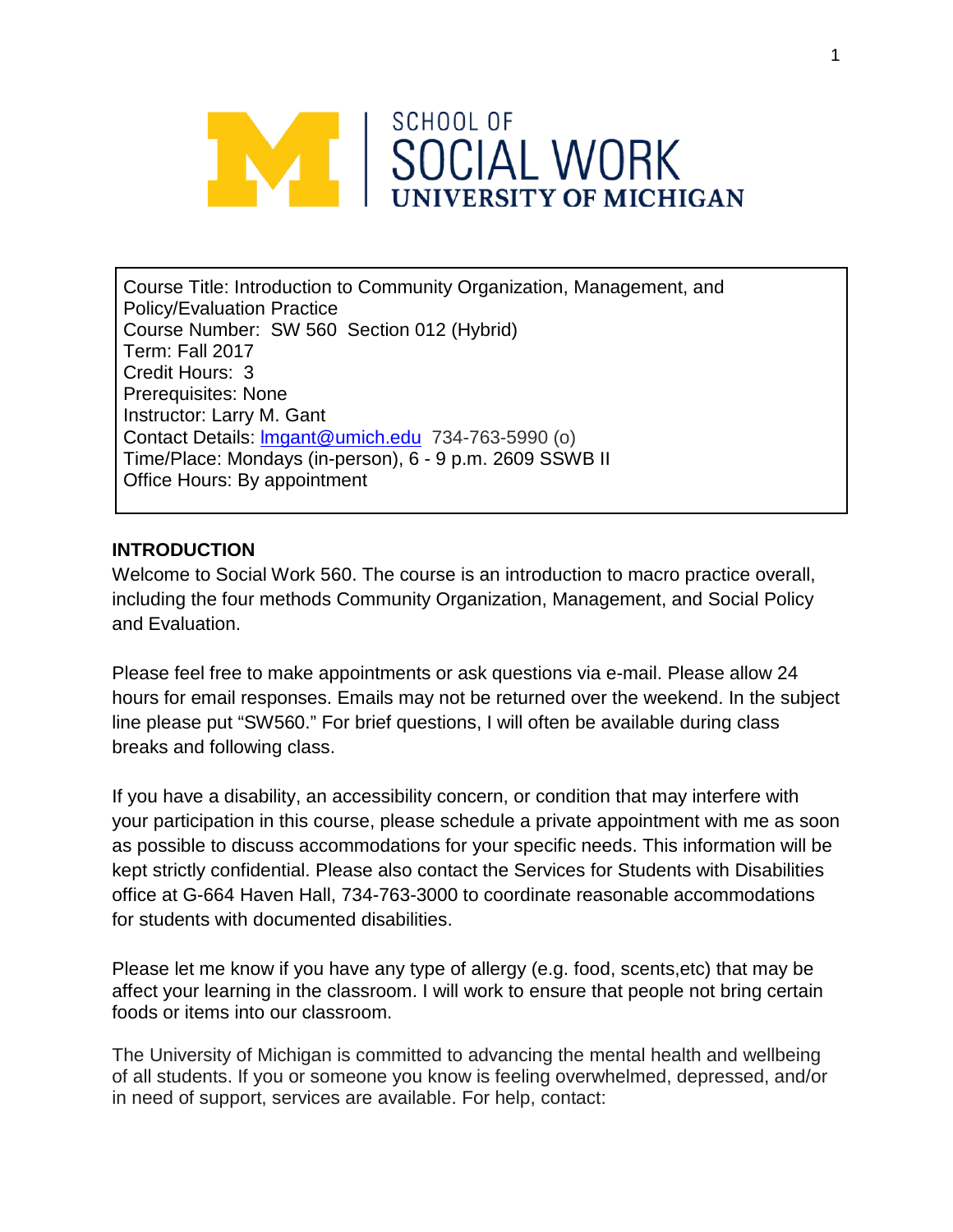- Counseling and Psychological Services (CAPS) at (734) 764-8312 and/or visit[:](https://caps.umich.edu/) [https://caps.umich.edu](https://caps.umich.edu/)
- The embedded CAPS professional at the School of Social Work, Megan Shaughnessy-Mogill at (734) 764-8312 or [mshaughm@umich.edu](mailto:mshaughm@umich.edu)
- University Health Service (UHS) at (734) 764-8320 an[d](https://www.uhs.umich.edu/mentalhealthsvcs) [uhs.umich.edu/mentalhealthsvcs](https://www.uhs.umich.edu/mentalhealthsvcs)
- Other campus health and wellness resources can be found here[:](https://ssw.umich.edu/student-life/health-safety) <https://ssw.umich.edu/student-life/health-safety>

The Office of Student Services' Health and Wellness Program provides supportive services to MSW students which promote wellness, self-care, and maintenance of a healthy academic and mental health balance, as well as to increase disability awareness.

- Please find the SSW Health and Wellness quide[:](https://ssw.umich.edu/sites/default/files/documents/msw/health-and-wellness-guide.pdf) [https://ssw.umich.edu/sites/default/files/documents/msw/health-and-wellness](https://ssw.umich.edu/sites/default/files/documents/msw/health-and-wellness-guide.pdf)[guide.pdf](https://ssw.umich.edu/sites/default/files/documents/msw/health-and-wellness-guide.pdf)
- Contact the Health and Wellness Program at: ssw.wellness@umich.edu

# **COURSE DESCRIPTION**

This is a social work foundation course offering methods for macro practice, specifically community organization, management, and policy advocacy. It is partly survey in nature, touching on a range of methods, strategies, and skills. It provides an appreciation of the historical and contemporary importance of these social work methods. The relevance of these methods to diverse populations and identities is addressed. Aspects of culturally sensitive and socially just practice are emphasized.

# **COURSE CONTENT**

Students learn beginning knowledge and skills in the areas of community organization, management, and policy advocacy. They learn to understand a variety of roles attached to them, e.g., community organizer, manager, and policy advocate. Students focus on: (1) understanding the context of macro practice; (2) identifying community and organizational interventions to address social needs and problems; (3) organizing and building relationships within communities and organizations; and (4) organization-based and community-based policy making, planning, and program development. Course content addresses concepts and practice skills involving assessment, problem solving, and intervention planning at the macro level, and strategies to work effectively with communities and organizations. Content also includes reflective practice and utilizing interpersonal skills in macro practice.

# **COURSE OBJECTIVES**

On completion of this course, students will be able to: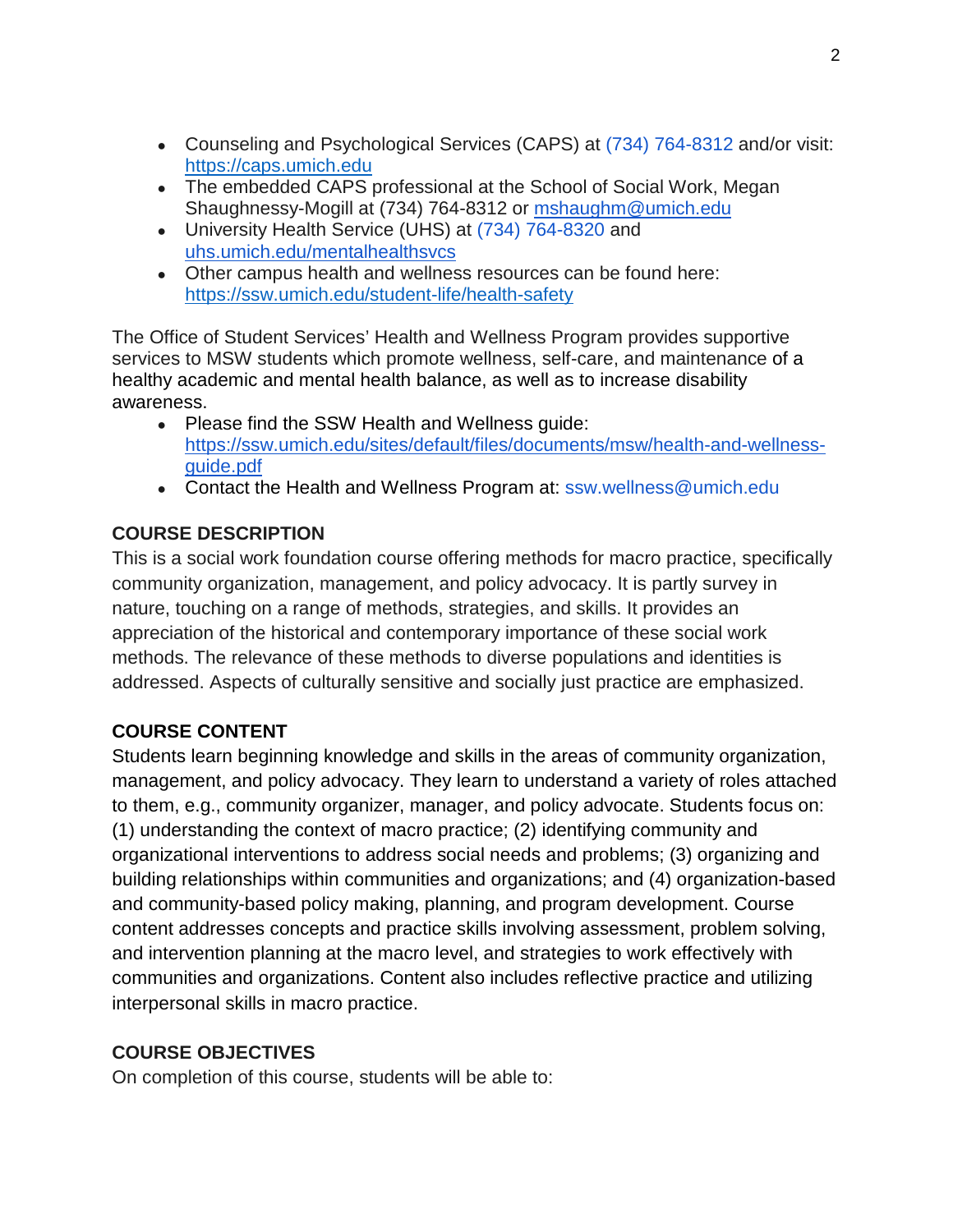- 1. Describe the historical, social, political and economic forces that have shaped and continue to shape macro practice in social work.
- 2. Identify community organization, management, and policy-advocacy strategies for dealing with contemporary social work and social welfare problems.
- 3. Demonstrate beginning level community organization, management, and policy advocacy skills in promoting social work values.
- 4. Apply NASW's Code of Ethics and other professional codes to the selection of action strategies, and in particular applying them to those situations which affect disadvantaged/ discriminated against populations.
- 5. Demonstrate the ability to utilize selected macro assessment tools (e.g., community profiles, asset maps, community needs and strengths assessment, Census data analysis, windshield surveys, SWOT analysis, force field analysis, flow-charts, nominal group technique, task analysis, and ethical analysis) to develop client-centered interventions.
- 6. Specify/identify those situations in which social workers are likely to be central to addressing major social welfare concerns.
- 7. Identify salient connections between macro practice and interpersonal practices.

## **COURSE COMPETENCIES & PRACTICE BEHAVIORS**

This course addresses the following competencies and practice behaviors:

- 1. **Identify as a professional social worker and conduct oneself accordingly**. Social workers serve as representatives of the profession, its mission, and its core values. They know the profession's history. Social workers commit themselves to the profession's enhancement and to their own professional conduct and growth. Social workers advocate for client access to the services of social work and attend to professional roles and boundaries.
- 2. **Apply social work ethical principles to guide professional practice.** Social workers have an obligation to conduct themselves ethically and to engage in ethical decision-making. Social workers are knowledgeable about the value base of the profession, its ethical standards, and relevant law. Social workers: recognize and manage personal values in a way that allows professional values to guide practice; make ethical decisions by applying standards of the National Association of Social Workers Code of Ethics and, as applicable, of the International Federation of Social Workers/International Association of Schools of Social Work Ethics in Social Work Statement of Principles; apply strategies of ethical reasoning to arrive at principled decisions.
- 3. **Apply critical thinking to inform and communicate professional judgments.**  Social workers are knowledgeable about the principles of logic, scientific inquiry,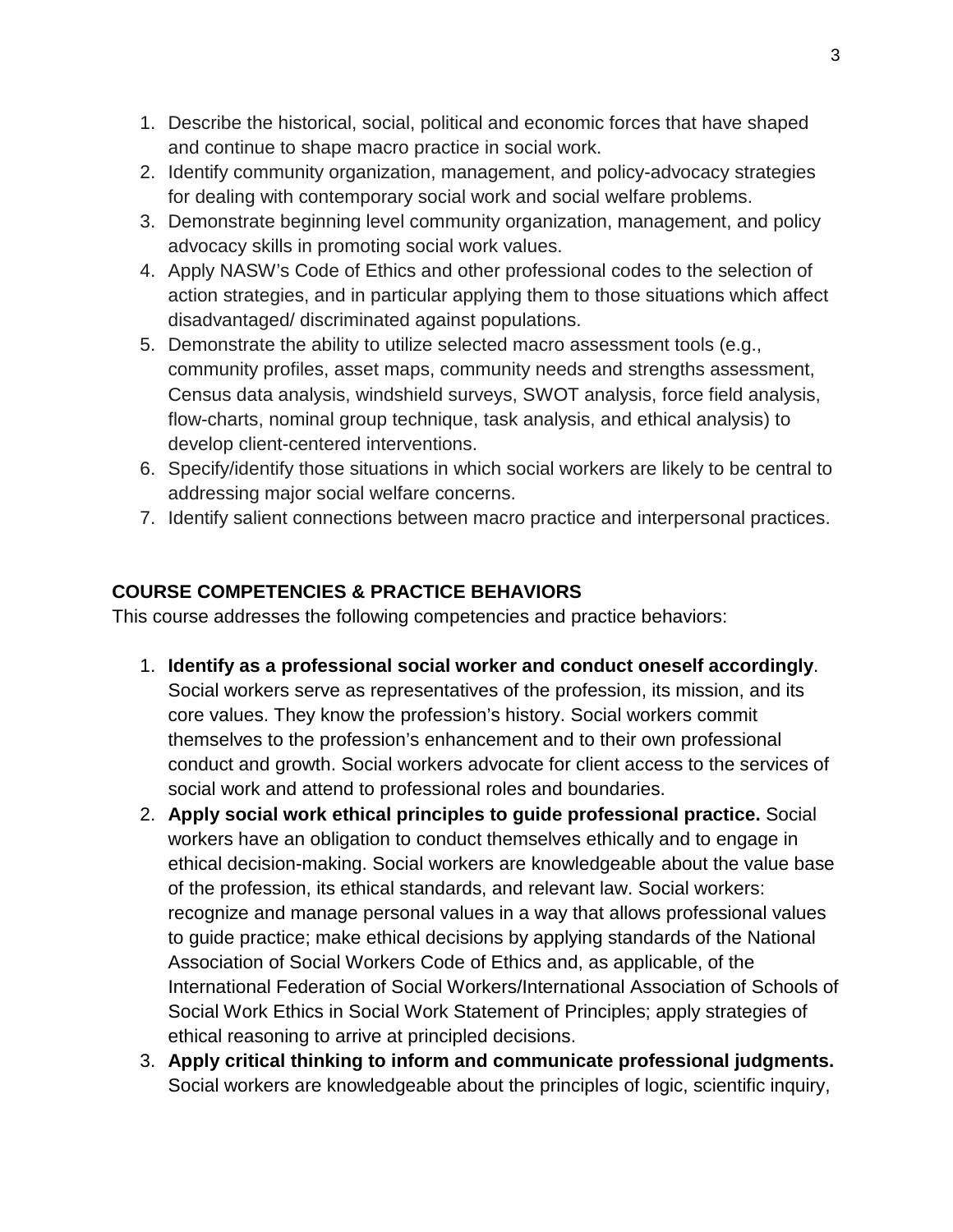and reasoned discernment. They use critical thinking augmented by creativity and curiosity. Critical thinking also requires the synthesis and communication of relevant information. Social workers: distinguish, appraise, and integrate multiple sources of knowledge, including research-based knowledge, and practice wisdom; analyze models of assessment, prevention, intervention, and evaluation; demonstrate effective oral and written communication in working with individuals, families, groups, organizations, communities, and colleagues.

- 4. **Engage diversity and difference in practice.** Social workers understand how diversity characterizes and shapes the human experience and is critical to the formation of identity. The dimensions of diversity are understood as the intersectionality of multiple factors including age, class, color, culture, disability, ethnicity, gender, gender identity and expression, immigration status, political ideology, race, religion, sex, and sexual orientation. Social workers appreciate that, as a consequence of difference, a person's life experiences may include oppression, poverty, marginalization, and alienation as well as privilege, power, and acclaim. Social workers: recognize the extent to which a culture's structures and values may oppress, marginalize, alienate, or create or enhance privilege and power; gain sufficient self-awareness to eliminate the influence of personal biases and values in working with diverse groups; and recognize and communicate their understanding of the importance of difference in shaping life experiences.
- 5. **Advance human rights and social and economic justice.** Each person, regardless of position in society, has basic human rights, such as freedom, safety, privacy, an adequate standard of living, health care, and education. Social workers recognize the global interconnections of oppression and are knowledgeable about theories of justice and strategies to promote human and civil rights. Social work incorporates social justice practices in organizations, institutions, and society to ensure that these basic human rights are distributed equitably and without prejudice. Social workers: advocate for human rights and social and economic justice; and engage in practices that advance social and economic justice.
- 6. **Engage in research-informed practice and practice-informed research.**  Social workers use practice experience to inform research, employ evidencebased interventions, evaluate their own practice, and use research findings to improve practice, policy, and social service delivery. Social workers comprehend quantitative and qualitative research and understand scientific and ethical approaches to building knowledge. Social workers: use research evidence to inform practice.
- 7. **Apply knowledge of human behavior and the social environment**. Social workers are knowledgeable about human behavior across the life course; the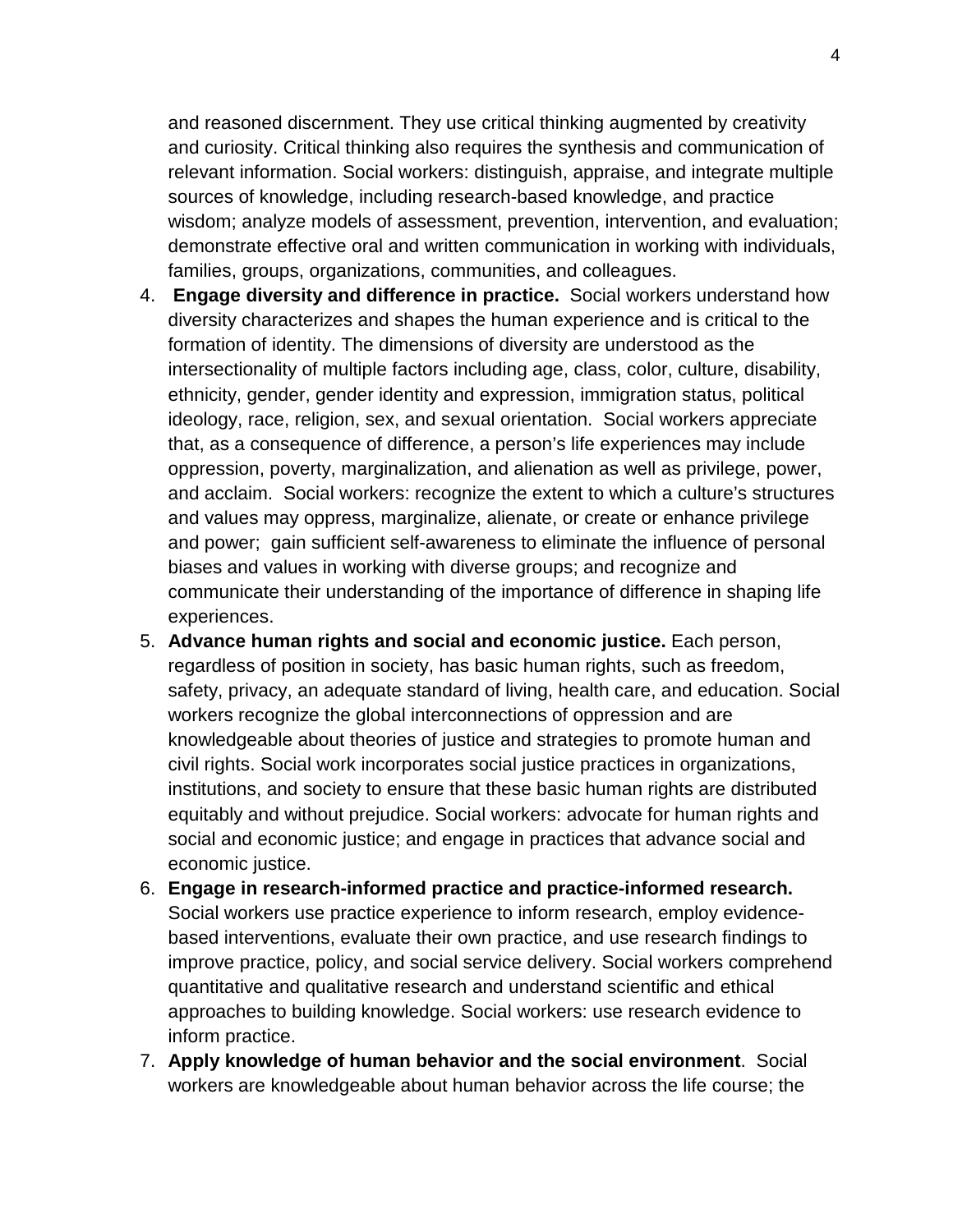range of social systems in which people live; and the ways social systems promote or deter people in maintaining or achieving health and well-being. Social workers apply theories and knowledge from the liberal arts to understand biological, social, cultural, psychological, and spiritual development. Social workers: utilize conceptual frameworks to guide the processes of assessment, intervention, and evaluation; and critique and apply knowledge to understand person and environment.

- 8. **Engage in policy practice to advance social and economic well-being and to deliver effective social work services.** Social work practitioners understand that policy affects service delivery, and they actively engage in policy practice. Social workers know the history and current structures of social policies and services; the role of policy in service delivery; and the role of practice in policy development. Social workers: analyze, formulate, and advocate for policies that advance social well-being and collaborate with colleagues and clients for effective policy action.
- 9. **Respond to contexts that shape practice.** Social workers are informed, resourceful, and proactive in responding to evolving organizational, community, and societal contexts at all levels of practice. Social workers recognize that the context of practice is dynamic, and use knowledge and skill to respond proactively. Social workers: continuously discover, appraise, and attend to changing locales, populations, scientific and technological developments, and emerging societal trends to provide relevant services and promote sustainable changes in service delivery and practice to improve the quality of social services.
- 10.**Engage, assess, intervene, and evaluate with individuals, families, groups, organizations, and communities.** Professional practice involves the dynamic and interactive processes of engagement, assessment, intervention, and evaluation at multiple levels. Social workers have the knowledge and skills to practice with individuals, families, groups, organizations, and communities. Practice knowledge includes identifying, analyzing, and implementing evidencebased interventions designed to achieve client goals; using research and technological advances; evaluating program outcomes and practice effectiveness; developing, analyzing, advocating, and providing leadership for policies and services; and promoting social and economic justice. Through **assessment** social workers: collect, organize, and interpret client data, assess client strengths and limitations, develop mutually agreed-on intervention goals and objectives; and select appropriate intervention strategies. Through i**ntervention** social workers: initiate actions to achieve organizational goals, implement prevention interventions that enhance client capacities; help clients resolve problems; negotiate, mediate, and advocate for clients; and facilitate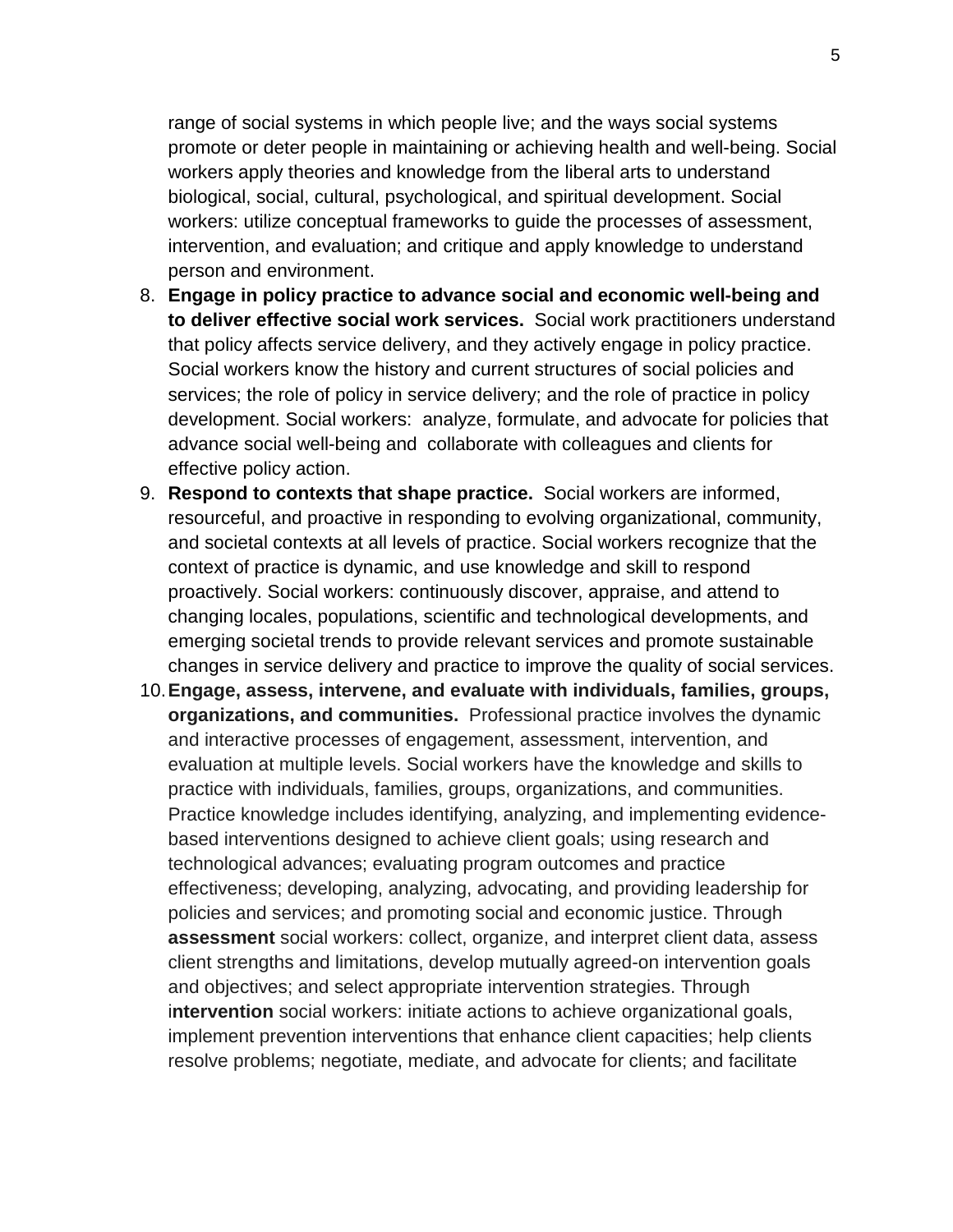transitions and endings. Through **evaluation** social workers: critically analyze, monitor, and evaluate interventions.

### **COURSE DESIGN**

*This course is designed as a hybrid course, meaning that the majority of the course will be completed through an online platform.* There will be **five (5) in-person** class sessions. The online course portion is referred to as a MOOC (Massive Open Online Course). The MOOC is comprised of weekly "modules" (like classes) that include minilectures, online reflections, assignments, and readings. In-Class sessions may include lecture, skill building activities and exercises, guest speakers, and videos.

| Theme:<br><b>Multiculturalism</b><br>& Diversity                                       | These are addressed through methods such as the use of<br>readings, examples, cases, and role plays, and the development of<br>intervention tools that explore multicultural and diversity issues from<br>at least five perspectives: 1) the worker, (community organizer<br>herself or himself); 2) the manager; 3) the policy analyst/advocate;<br>4) the organization or program; 5) the community or client system.                                                                  |
|----------------------------------------------------------------------------------------|------------------------------------------------------------------------------------------------------------------------------------------------------------------------------------------------------------------------------------------------------------------------------------------------------------------------------------------------------------------------------------------------------------------------------------------------------------------------------------------|
| <b>Theme: Social</b><br><b>Justice</b>                                                 | These are addressed through the use of readings, examples,<br>cases, and role plays, and the development of intervention tools<br>that enable workers to secure better representation of<br>underrepresented community members and points of view in the<br>community, agency, and polity, and to address, through the<br>attainment of program goals, issues of historic exclusion and<br>exploitation. Techniques of both transactional and transformational<br>change are considered. |
| Theme:<br>Promotion,<br>Prevention,<br><b>Treatment &amp;</b><br><b>Rehabilitation</b> | These are addressed through the use of readings, examples,<br>cases, and role plays, and the development of intervention tools<br>that explore special attention to the benefits of early intervention,<br>(promotion and prevention), risks attendant to the use of various<br>methods (treatment), and the need for longer term connection and<br>follow-up (rehabilitation).                                                                                                          |
| Theme:<br><b>Behavioral and</b><br><b>Social Science</b><br><b>Research</b>            | Research is addressed through the use of readings, examples,<br>cases, and role plays, and the development of intervention tools<br>that explore the perspectives of social and behavioral science<br>theory on the community, the organization, and the polity.                                                                                                                                                                                                                         |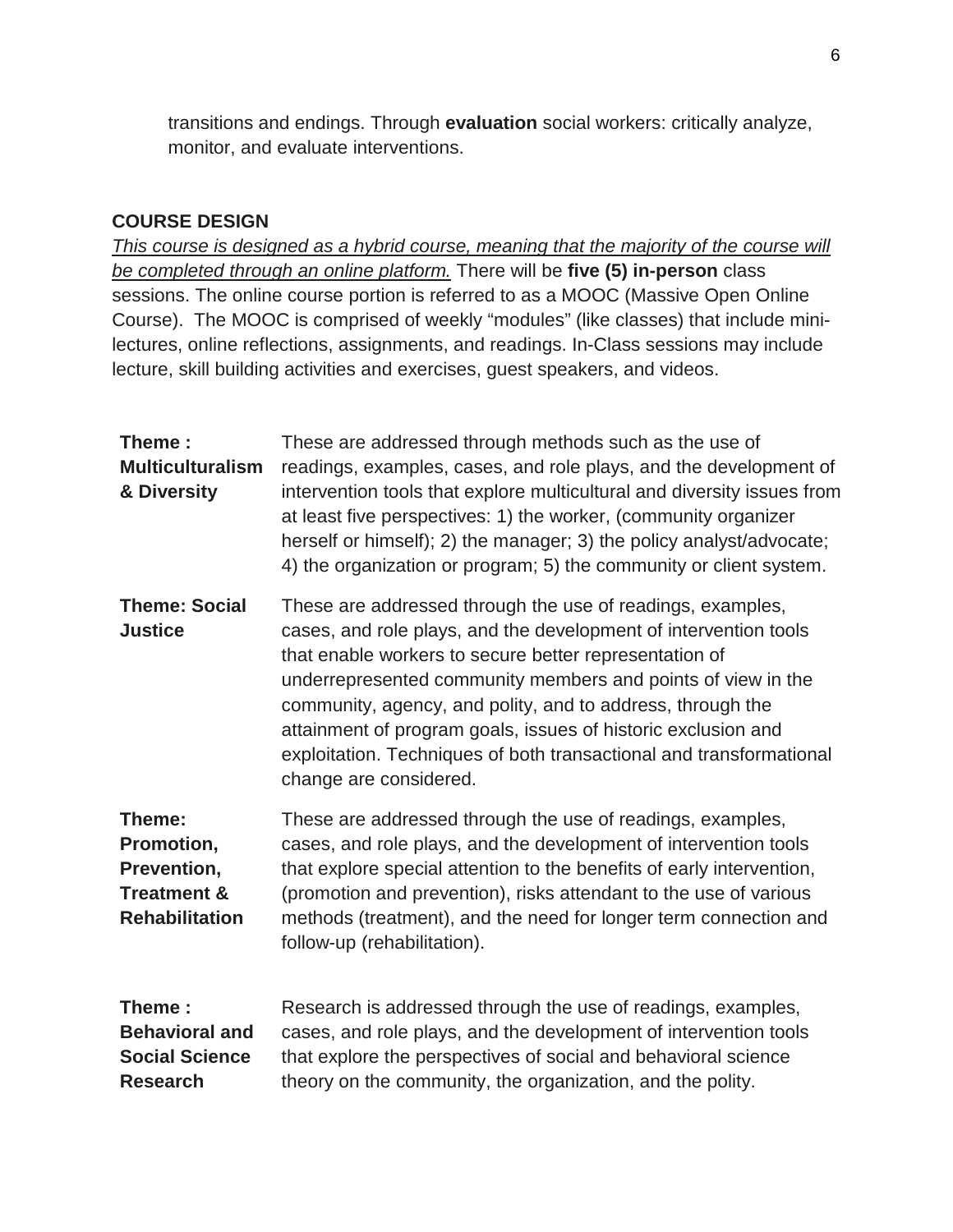Organizational, political science, and community theories will be important bases for class analyses.

#### **Relationship to SW Ethics and Values** The course will address ethical and value issues related to working with, and in, organizations, communities, societies, and in conducting policy-focused research in these areas. For example, as employees of organizations, members of communities, and citizens of states, social workers must work to ensure equal treatment for all citizens, while at the same time expressing preferential programmatic attention to the most disadvantaged within those systems. The course will also focus on social workers' responsibility as professionals to promote the general welfare through working toward the elimination of discrimination, expanding choices for all persons, encouraging respect for diversity, advocating for progressive changes in social policies, and encouraging informed participation by the public.

### **CLASS SCHEDULE**

Topics may be modified throughout the course, but ample notice will be provided. Please check Canvas for updates.

| <b>Class</b><br><b>Session</b> | <b>Date</b> | <b>In</b><br>Person/<br><b>Online</b> | Topic                                                                        | <b>Assignments</b><br>Due by the end of the week<br>(Sunday at 11:59 p.m.) unless<br>otherwise noted                           |
|--------------------------------|-------------|---------------------------------------|------------------------------------------------------------------------------|--------------------------------------------------------------------------------------------------------------------------------|
| Class 1                        | Sept.<br>11 | In Person                             | Intro / Course<br>Overview                                                   | <b>None</b>                                                                                                                    |
| Class 2                        | Sept.<br>18 | Online                                | <b>MOOC Module 1:</b><br>Community<br>Organizing as a Form<br>of Social Work | Reflection (in MOOC)<br>Skills Inventory (in MOOC)<br><b>Ethics Discussion Prompt (in</b><br>$\overline{\phantom{a}}$<br>MOOC) |
| Class 3                        | Sept.<br>25 | In Person                             | Community<br>Organizing/ Group<br>Formation                                  | <b>None</b>                                                                                                                    |
| Class 4                        | Oct. 2      | Online                                | <b>MOOC Module 2:</b><br>Management as a<br>form of Social Work              | Adaptive Leadership Case<br>Study (in MOOC)<br>Marginalization in<br>Management Reflection (in<br>MOOC)                        |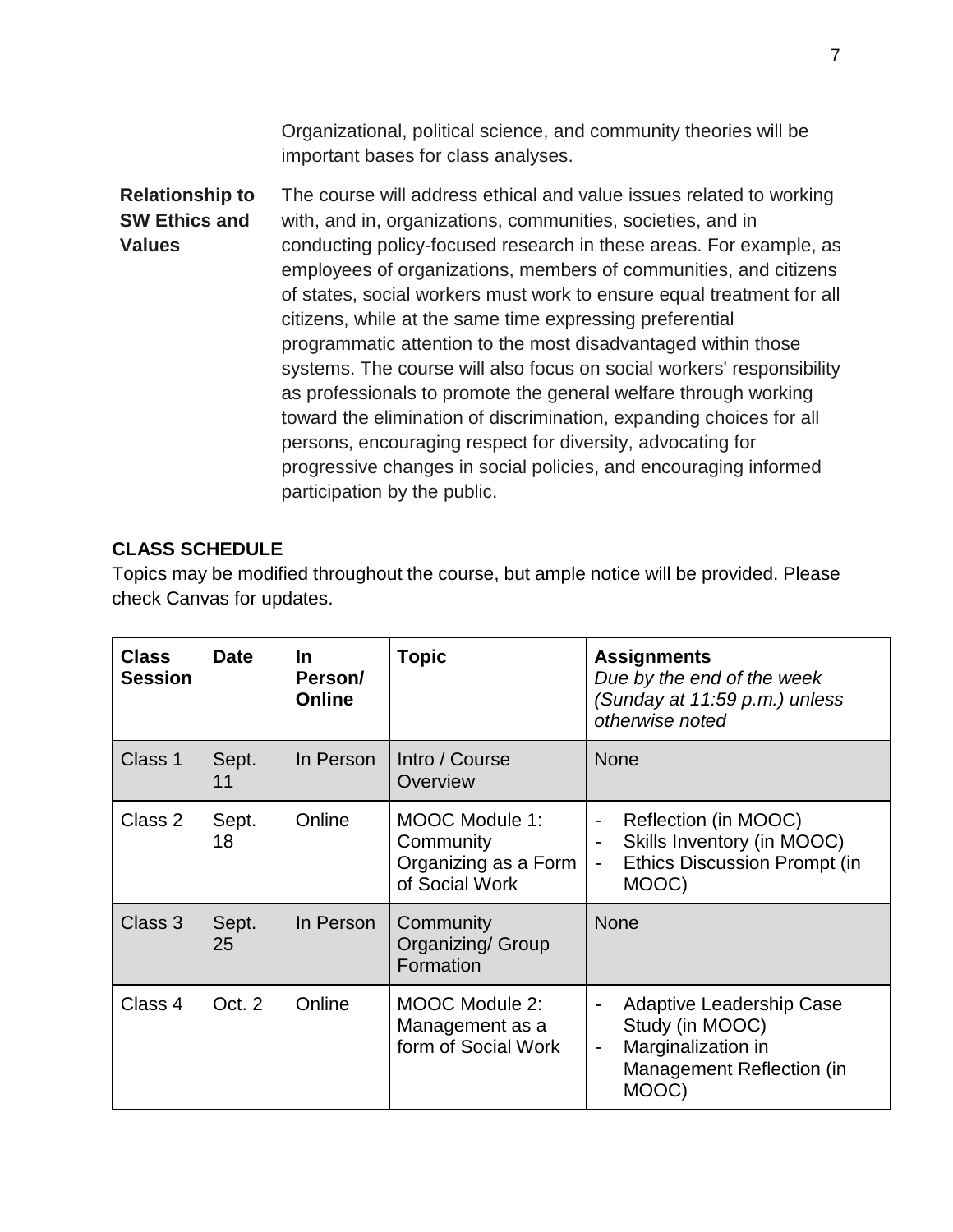| Class <sub>5</sub> | Oct. 9         | Online          | <b>MOOC Module 3:</b><br>Policy Advocacy as a<br>form of Social Work         | Reflection (in MOOC)<br>$\overline{\phantom{a}}$<br><b>Advocacy Event OR Policy</b><br>$\qquad \qquad \blacksquare$<br>Memo (in MOOC, begin)<br>Note: this assignment due date<br>is delayed, reflected below               |
|--------------------|----------------|-----------------|------------------------------------------------------------------------------|-----------------------------------------------------------------------------------------------------------------------------------------------------------------------------------------------------------------------------|
|                    | <b>Oct. 16</b> | <b>No Class</b> | <b>Fall Study Break!</b>                                                     |                                                                                                                                                                                                                             |
| Class 6            | Oct. 23        | Online          | MOOC Module 4:<br>Assessment                                                 | Reflection (in MOOC)<br>$\overline{a}$<br>Photovoice (in MOOC)<br>$\overline{\phantom{0}}$<br><b>Advocacy Event OR Policy</b><br>$\overline{\phantom{0}}$<br>Memo (in MOOC, due)<br>Note: this assignment is in<br>Module 3 |
| Class <sub>7</sub> | Oct. 30        | In Person       | Understanding<br>Communities &<br><b>Organizations/ Group</b><br><b>Work</b> | <b>None</b>                                                                                                                                                                                                                 |
| Class 8            | Nov. 6         | Online          | MOOC Module 5:<br>Strategy /<br>Sustainability                               | Reflection (in MOOC)<br>$\qquad \qquad \blacksquare$<br>SWOT Analysis (in MOOC)<br>$\overline{\phantom{0}}$<br>Application of Kotter Change<br>$\overline{a}$<br>Model (in MOOC)                                            |
| Class 9            | <b>Nov. 13</b> | In Person       | Program<br>Development,<br>Implementation,<br>Monitoring &<br>Evaluation     | <b>None</b>                                                                                                                                                                                                                 |
| Class 10           | <b>Nov. 20</b> | Online          | MOOC Module 6:<br><b>Human Resources</b>                                     | Reflection (in MOOC)<br><b>Conflict Resolution Case Study</b><br>$\overline{a}$<br>(in MOOC)                                                                                                                                |
| Class 11           | <b>Nov. 27</b> | Online          | MOOC Module 7:<br><b>Fund Development</b>                                    | <b>Grant Proposal Review (in</b><br>$\qquad \qquad \blacksquare$<br>MOOC)<br>Ask for Money (in MOOC)<br>$\qquad \qquad \blacksquare$                                                                                        |
| Class 12           | Dec. 4         | Online          | MOOC Module 8:<br>Evaluation                                                 | Reflection (in MOOC)<br>$\qquad \qquad \blacksquare$<br>Focus Group Review (in<br>$\overline{a}$<br>MOOC)                                                                                                                   |
| Class 13           | Dec. 11        | In Person       | <b>Summary &amp; Class</b><br>Presentations                                  | <b>Culminating Assignment</b><br>(presentation and<br>supporting documents, due<br>on class day)                                                                                                                            |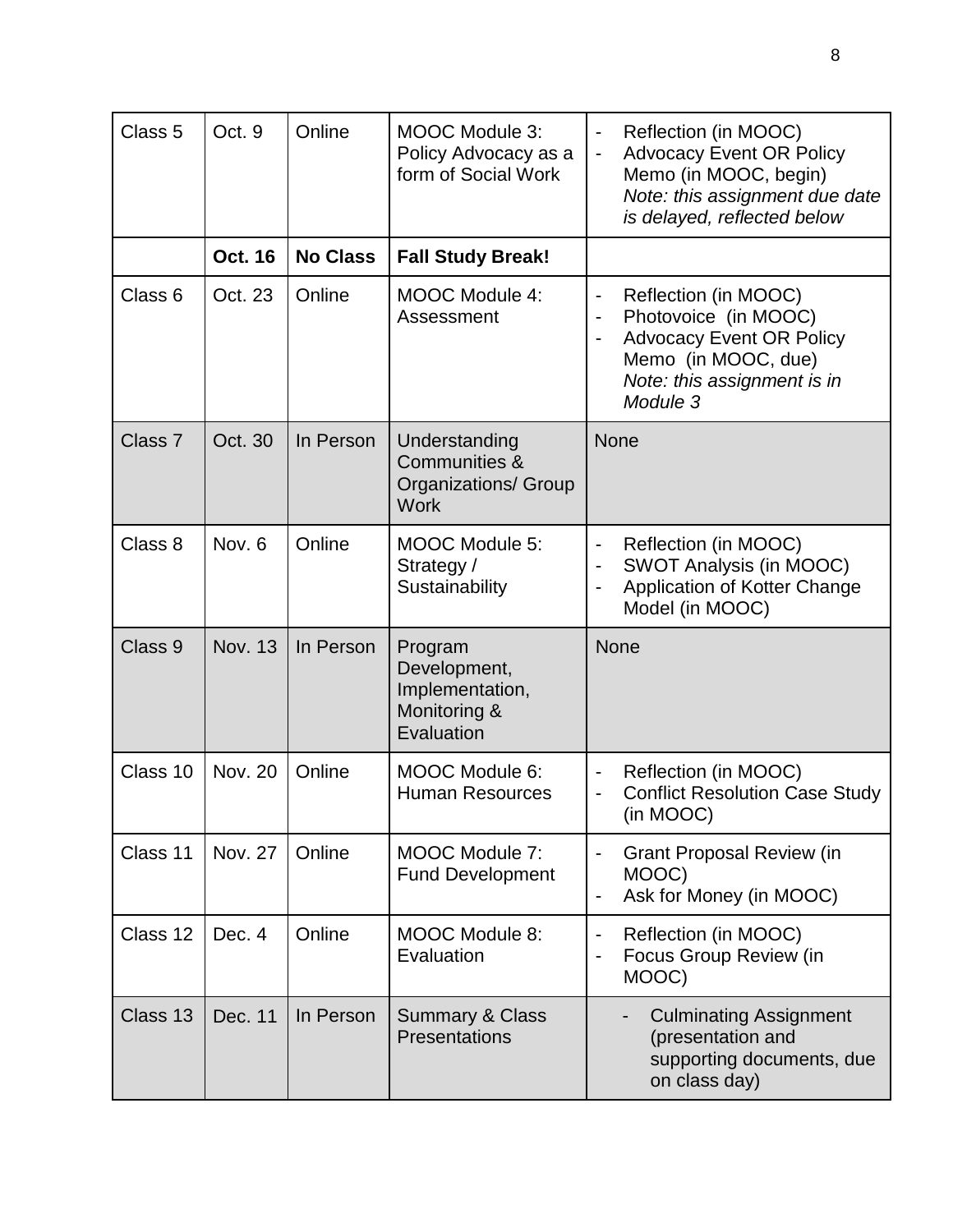### **COURSE MATERIALS**

This course utilizes Canvas as a resource for all course readings, as well as for the submission of assignments. Assignment descriptions, lecture notes/slides and readings for each class can be found on the site. Please review the site carefully. Login to the Canvas portal at: https://canvas.umich.edu to find the course materials.

**There is no required text for this course.** Readings for each topic are listed on the "Assignments" link on Canvas, in the "Readings" section, by date. Readings may be changed by the instructor up to two weeks before they are due. Students are expected to have completed all assigned readings prior to class, as these will serve as the basis for class discussion, activities, and assignments.

### Recommended Texts:

Klein, K (2011). Fundraising for Social Change (6th ed). San Francisco, CA: Jossey-Bass.

Wells, D (2015). Community Organizing. Cambridge, MA: Polity Press

### **ASSIGNMENTS**

The online MOOC modules all incorporate two to three activities. This includes either:

- 1) a reflection about the reading or TED talk you watched plus one or two short assignments, or
- 2) two short assignments

You will also have one semester-long, group assignment that works to tie together the learning in the course. Details are as follows.

### **In-MOOC Reflections**

Some MOOC modules include reflection questions about the reading or TED talk you watched. These include:

- Module 1
- Module 3
- Module 4
- Module 5
- Module 6
- Module 8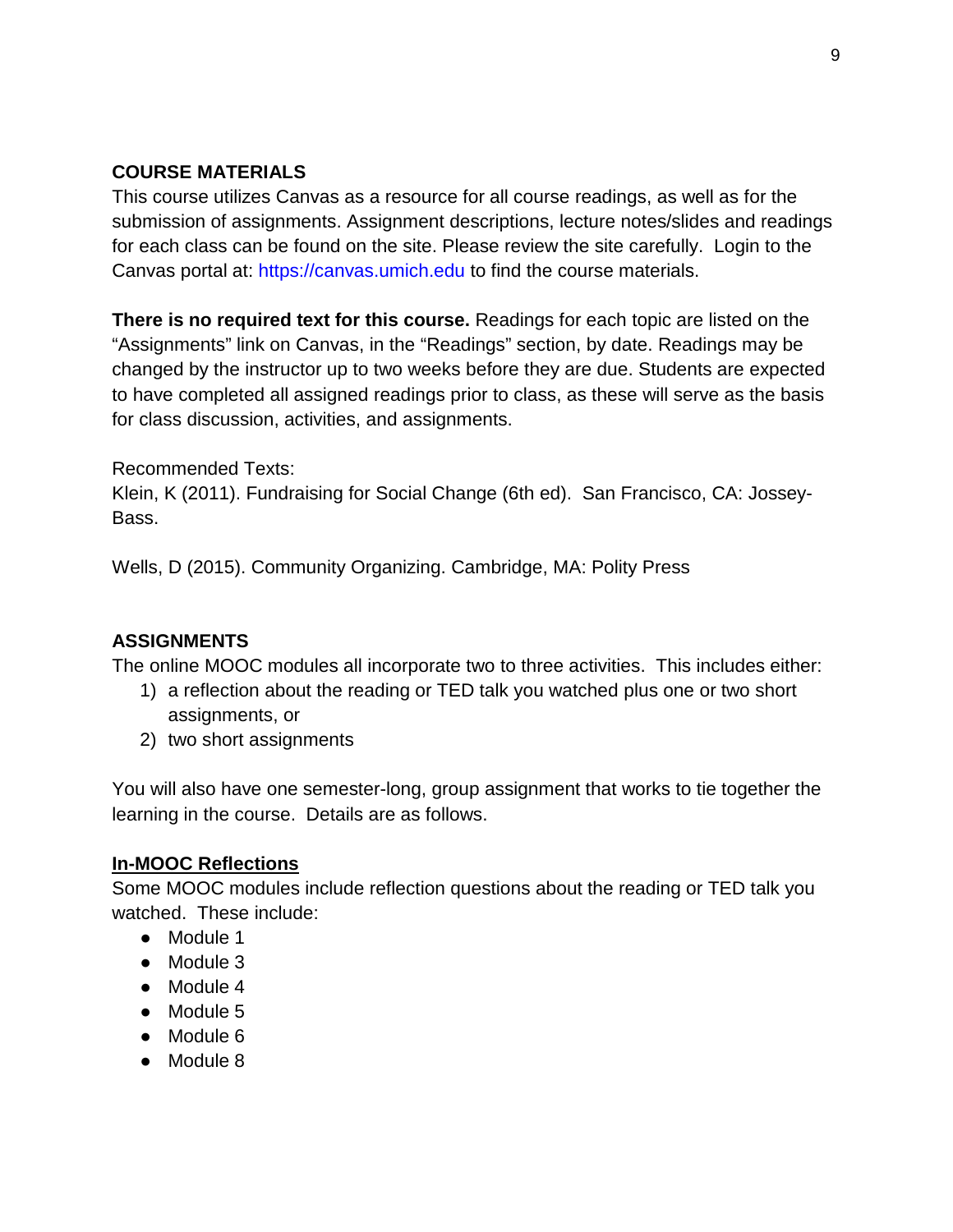*Reflections receiving highest marks will be those that thoroughly answer the question asked, are well written, insightful, and make connections to practice. Reflections are due before the following week's class begins. For example, the reflection for Module 1 must be done at some point during the week that Module 1 has been assigned.* 

### **Reflection answers are worth 15% of your grade.**

### **In-MOOC Assignments**

There are 11 short assignments within the MOOC environment itself. Assignment directions are all included in the MOOC. These assignments are identified on the class schedule so you do not miss them. All in-MOOC assignments are due before the following week's class begins. For example, the assignments for Module 1 must be done at some point during the week that Module 1 has been assigned. Below is a listing of the in-MOOC assignments, as well as their total point values:

- Skills Inventory, 5 points
- Ethics Reflection, 10 points
- Adaptive Leadership Case Study, 10 points
- Marginalization in Management Reflection, 10 points
- Advocacy Event or Policy Memo (your choice), 20 points *(Note the due date on this assignment is delayed)*
- Photovoice, 20 points
- SWOT Analysis, 10 points
- Application of Kotter Change Model, 15 points
- Conflict Resolution Case Study, 15 points
- Grant Proposal Review, 20 points
- Ask for Money, 15 points
- Focus Group Review, 10 points

## **These in-MOOC assignments are worth 160 total points, which is worth 40% of your grade.**

## **Signature Assignment**

This course will have one major, signature assignment, designed to help you pull together what you have learned through the semester.

As a way to reflect on the experience of this assignment, a self evaluation and peer evaluation are required, due on the same day as the final presentation. Class time during our in person sessions will be used to work on your assignment, but additional time outside of class will be necessary if you hope for a positive result.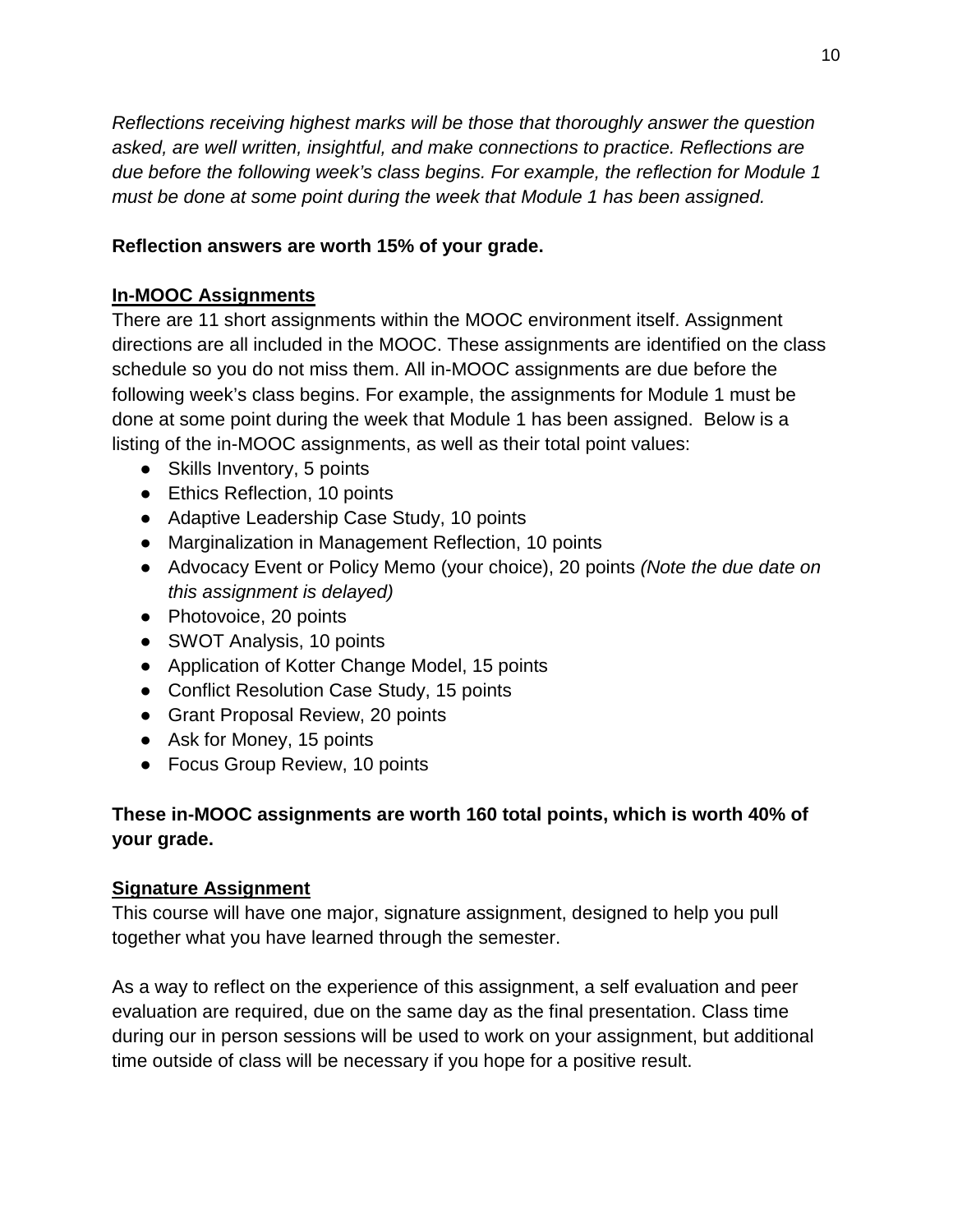Details of each piece of this assignment are as follows:

# *1) Identification of a community or organizational problem*

This piece of the assignment is designed to identify and understand a problem within a community or a community organization. You will spend some time identifying and analyzing one specific issue or problem. You may have the easiest time looking at issues related to your field placement, or an organization for which you have worked or volunteered. The following are some examples of issues you might consider. There are, of course, numerous other problems not listed that you could pursue.

- a. Community Issues: High crime in a specific area, lack of certain human services such as immigration services, cancer support services, domestic violence services, limited access to food.
- b. Organizational Issues: Diversity within a board of directors, high staff turnover, funding issues, board engagement, program expansion.

The piece of the assignment has several purposes:

- To learn the skills necessary for understanding and analyzing a community or organization;
- To gain experience in reflective practice at the community or organizational level; and
- To learn and practice skills important to working in a team.

## *2) The development of an intervention plan for this identified problem*

An intervention plan should be designed and implemented in a clear and thoughtful way. Intervention plans focus on changing the behavior of individuals by intervening in their environment. This can vary greatly. An intervention plan may be a new policy, a change in programing, new practices, or a combination.

This assignment has several purposes:

- To explore what an intervention plan may look like for an organization or community;
- To learn when and why to use an intervention plan;
- To practice the creation and development of a realistic intervention plan.

To learn and practice skills important to working in a team.

# *3) An original presentation and materials, detailing both the problem and the proposed solution*

Assessments and intervention plans do little to help communities and organizations unless they are strategically distributed. For example, you may share it with a potential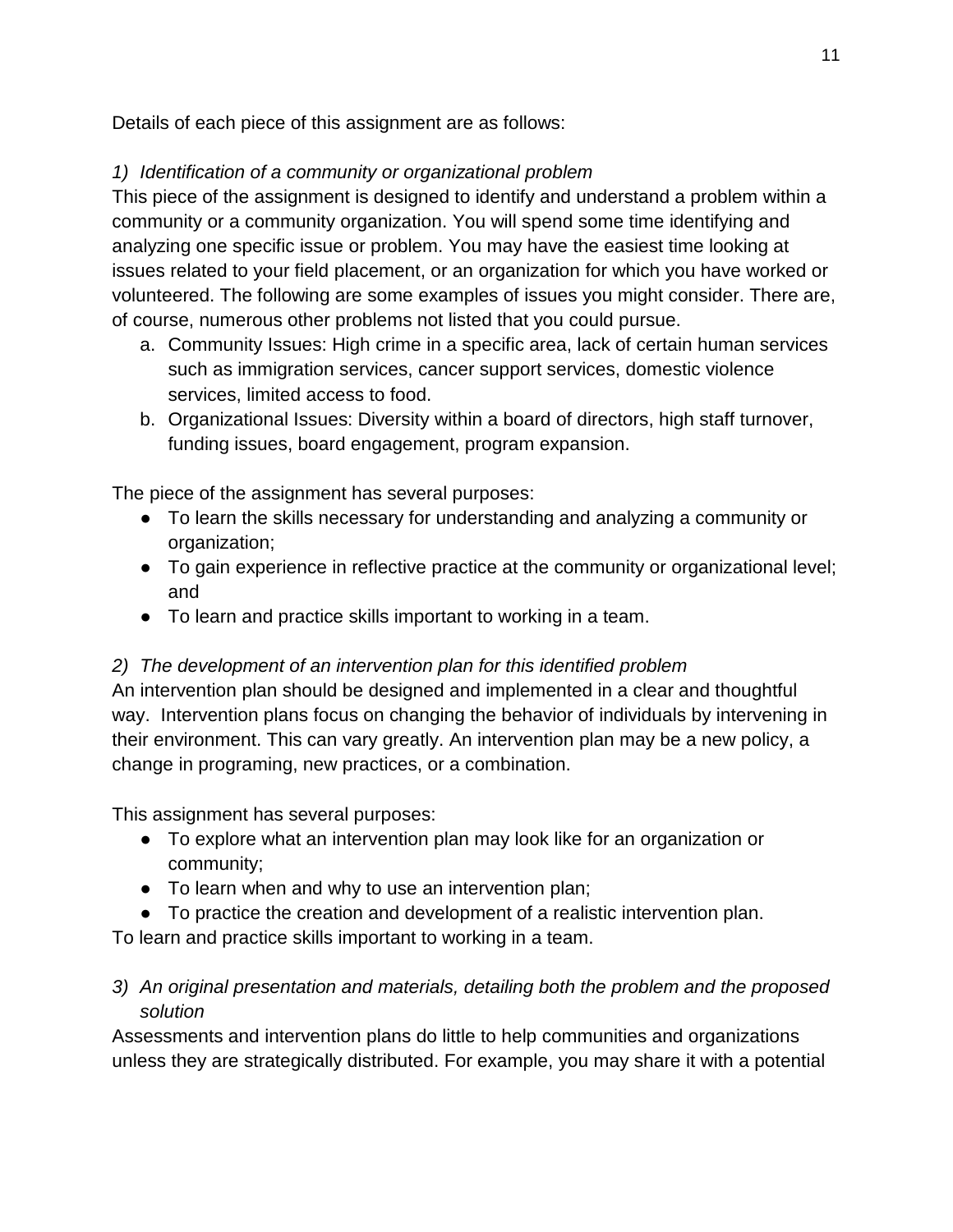funder, with a community group, with the staff team that will implement it, or with a board of directors.

This part of the assignment has several purposes:

- To practice the skills necessary for effectively presenting information and material to stakeholders;
- To practice effective public speaking and public presentation skills, time limits, and answering questions.
- To think critically about what information will be compelling to a stakeholder audience.

This third part of the assignment is the culmination of the work done through the semester. It requires each group to:

1) **Create a 10-minute presentation** detailing the needs assessment (part 1), as well as the intervention plan or proposed solution (part 2). Each team will decide who the audience (classmates) will be. That is, if you decide you are doing a presentation to a potential funder, the class will be that funder.

This should be considered a professional presentation, one that can be used to educate your audience about an issue, therefore it should be engaging and easy to understand. You may use whatever visual aids you think will enhance your presentation. Please be prepared for questions from your classmates.

**2) Develop a leave behind item.** Each group must include some leave behind item. This can be a handout, brochure, brief summary, PowerPoint presentation or some other item of your choosing. This written item should support and/or further explain the points made in your presentation. If your visual aid is in the form of a handout or pamphlet please provide hard copies for the class.

Any supplemental materials need to include appropriate attribution of authorship for paraphrases or ideas acquired from another source or appropriate citations. Please review the Student Guide section on "Ethical Conduct in the University Environment." This section specifically addresses plagiarism and the possible consequences for engaging in this behavior. The University of Michigan Library system has an online resource that can assist you in preparing proper citations for assignments using APA format available here:

http://www.lib.mich.edu/ug/research/citation guide/AP5thed/pdf.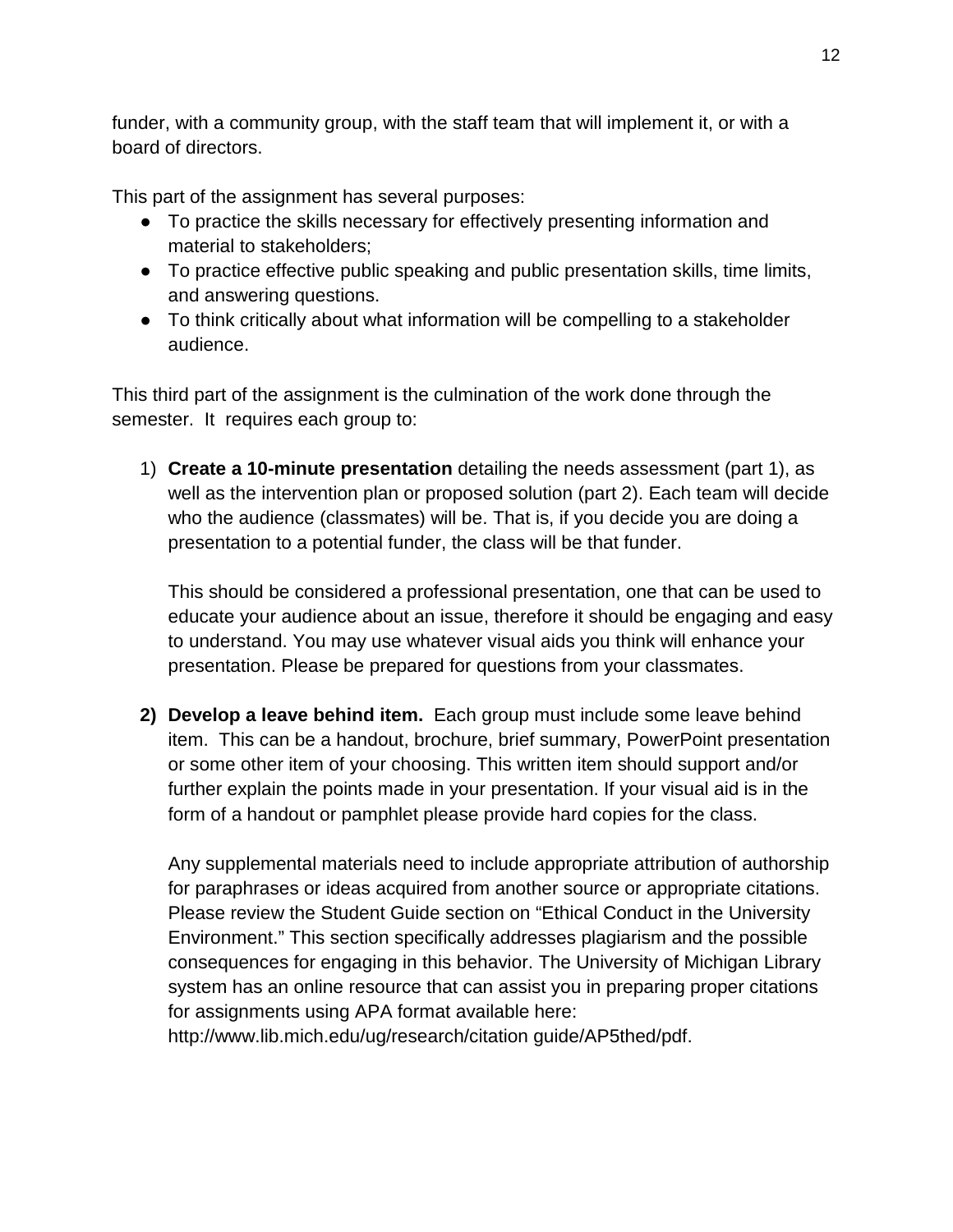### **Because this is the only part of the assignment that is presented/submitted for grading,** be sure your presentation and/or product, deals with all of the things included

in the rubric below:

| Stakeholder group (the audience) is identified. The product and<br>presentation are appropriate for this audience.                                                                                                                                   | 10  |
|------------------------------------------------------------------------------------------------------------------------------------------------------------------------------------------------------------------------------------------------------|-----|
| The community or organizational need/issue/problem is clearly<br>identified.                                                                                                                                                                         | 10  |
| Assessment:<br>included all relevant stakeholders<br>$\bullet$<br>data collection methods were appropriate for this need/issue/<br>$\bullet$<br>problem and community/organization                                                                   | 25  |
| The intervention plan presented:<br>matches or connects clearly to assessment findings<br>$\bullet$<br>demonstrates an understanding of the problem and how the<br>$\bullet$<br>problem is situated within the specific organization or<br>community | 25  |
| The presentation supplemental materials:<br>demonstrate graduate level work (graduate level quality)<br>demonstrate an understanding of course materials                                                                                             | 20  |
| Peer and Self Evaluation                                                                                                                                                                                                                             | 10  |
| TOTAL                                                                                                                                                                                                                                                | 100 |

**Please note: Each group member must turn in a self and peer evaluation.** This should be turned in by presentation day on Canvas. Evaluations must be turned in by each group member and will not be shared.

## Part 1. Self-Evaluation *(Suggested maximum length: 1 page)*

Describe your participation in the assignment. Discuss and evaluate, in specific and concrete detail, the contributions you made to your group's work. Describe the things you did well, and also describe the areas in which you could have done better. At the conclusion of your self-evaluation, give yourself a grade (1-4) on your participation in this work, using the following guidelines:

- 1 = Extraordinary; far exceeded the basic requirements for group work
- 2 = Very good work; generally exceeded the basic requirements
- 3 = Met the basic requirements for group work
- $4$  = Fell below the basic requirements for group work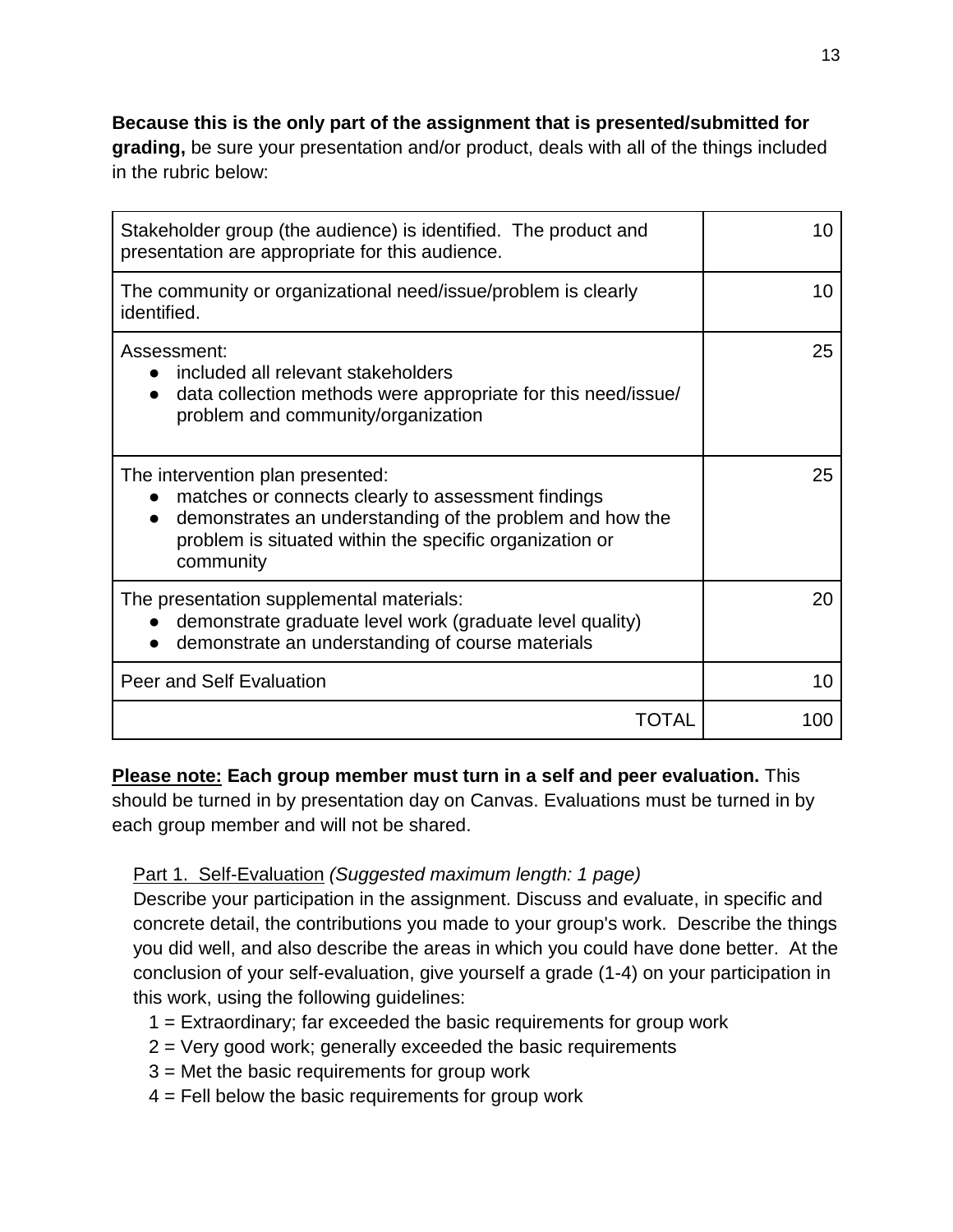### Part 2. Peer Evaluation

Write the name of each member of your group, and beneath each person's name, provide 2-3 sentences describing their participation in and contributions to the assignment. Provide each person a grade using the above criteria.

### **This culminating assignment is worth 30% of your grade.**

#### **Participation**

Class participation is more than mere attendance. It includes things like arriving on time, being actively present in the classroom, reading assigned material, preparing for class with questions, completing assignments, reflections, and discussions on the MOOC, doing assignments, and participating in activities - both in class and online. The class participation grade is a subjective grade – I will use this matrix to determine the class participation grade:

| $(0 - 5)$ Poor<br>Participation       | Does not attend in-person class sessions<br>No effort, disruptive, and disrespectful<br>Does not participate in MOOC<br>Uses harmful language in class and does not respect<br>other students' identities                                                                                                                                                                                                                                                                                                                            |
|---------------------------------------|--------------------------------------------------------------------------------------------------------------------------------------------------------------------------------------------------------------------------------------------------------------------------------------------------------------------------------------------------------------------------------------------------------------------------------------------------------------------------------------------------------------------------------------|
| $(6 - 9)$ Marginal<br>Participation   | Does not attend 1-2 in-person class sessions<br>Little effort, texting or web surfing (irrelevant to course)<br>Demonstrates infrequent involvement in class or class<br>discussions<br>Rarely participates in MOOC<br>Uses harmful language at times in class and sometimes<br>does not respect other students' identities                                                                                                                                                                                                          |
| $(10 - 12)$ Moderate<br>Participation | Late to every in-person class session<br>Moderate effort, texting or web surfing on occasion<br>(irrelevant to course)<br>Knows basic case or reading facts, but does not show<br>evidence of trying to interpret or analyze them<br>Rarely offers to contribute to discussion (both online and<br>in the classroom), but contributes to a moderate degree<br>when called on<br>May seem occasionally distracted or uninterested<br>Demonstrates sporadic involvement in MOOC<br>Uses inclusive language at times and respects other |

#### **In-Class / Online Participation & Grading Rubric**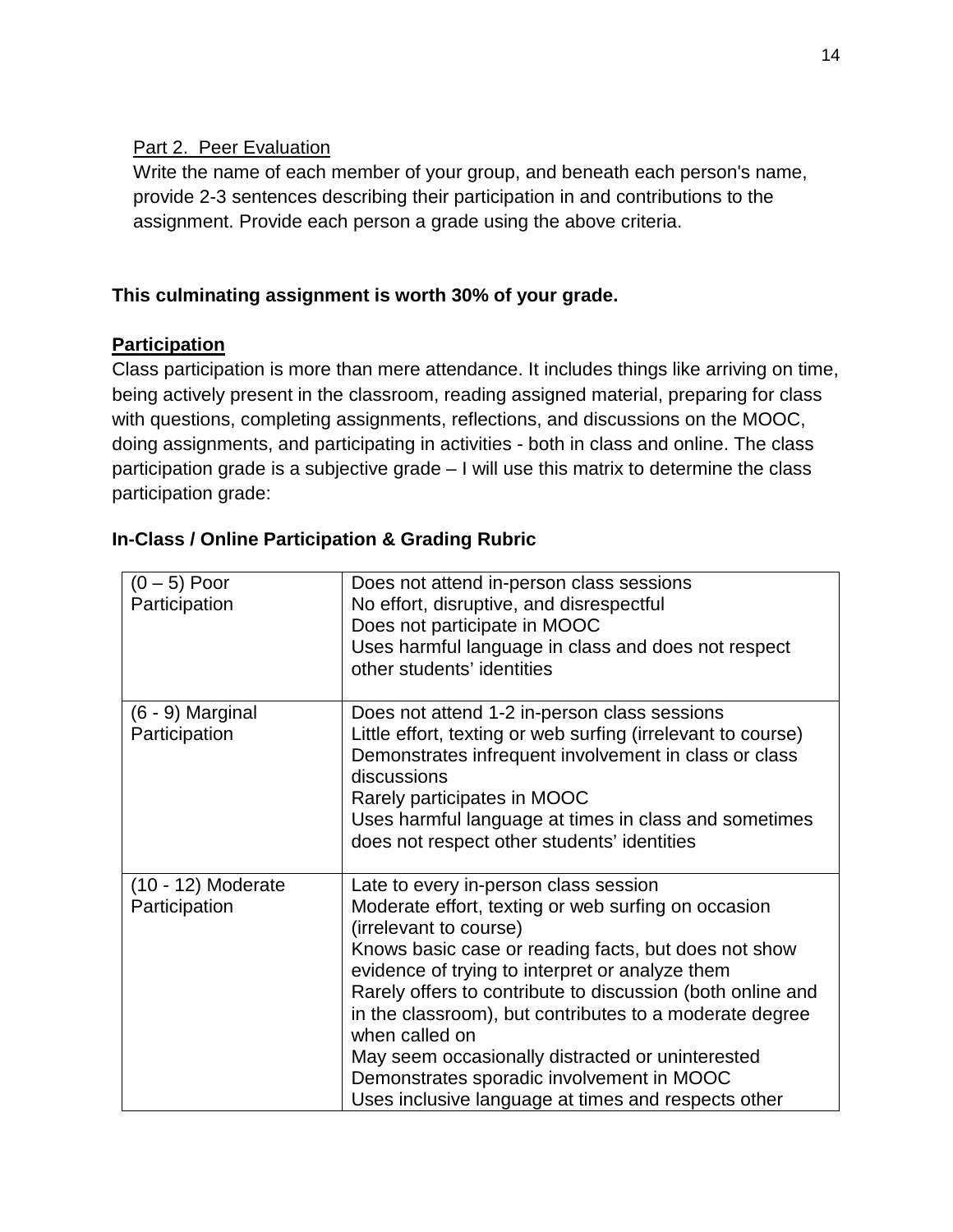|                                   | students' identities to an extent                                                                                                                                                                                                                                                                                                                                                                                                                                                                                                                                                                                                                                                                                                                                                                                                                                                                  |
|-----------------------------------|----------------------------------------------------------------------------------------------------------------------------------------------------------------------------------------------------------------------------------------------------------------------------------------------------------------------------------------------------------------------------------------------------------------------------------------------------------------------------------------------------------------------------------------------------------------------------------------------------------------------------------------------------------------------------------------------------------------------------------------------------------------------------------------------------------------------------------------------------------------------------------------------------|
| (13 - 14) Strong<br>Participation | Rarely late and no in-person class absences<br>Engaged in classroom activities only while in the class<br>Has clearly read and asks pertinent questions about<br>course material<br>Offers interpretations or analysis of course material (more<br>than just facts) to class<br>Contributes well to discussion in an ongoing way (both<br>online and in the classroom): responds to other students'<br>points, thinks through own points, questions others in a<br>constructive way, offers and supports suggestions that<br>may be counter to the majority opinion<br>Demonstrates consistent ongoing involvement by active<br>visual and /or verbal engagement<br>Uses inclusive language in class and respects other<br>students' identities                                                                                                                                                    |
| (15) Excellent<br>Participation   | On time and no absences<br>Engaged in classroom activities only while in the class<br>Has analyzed course material exceptionally well, relating<br>it to readings and other material (e.g., readings, course<br>material, discussions, experiences, etc.)<br>Participates actively and equally during in class<br>discussions, in MOOC discussions, class assignments,<br>and group activities<br>Contributes in a very significant way to ongoing<br>discussion (both online and in the classroom): keeps<br>discussion focused, responds very thoughtfully to other<br>students' comments, contributes to the cooperative<br>dialogue-building, suggest alternative ways of<br>approaching material<br>Demonstrates ongoing active involvement and active<br>visual and/or verbal engagement<br>Always uses inclusive language in class, on the MOOC,<br>and respects other students' identities |

**Participation is worth 15% of your grade.**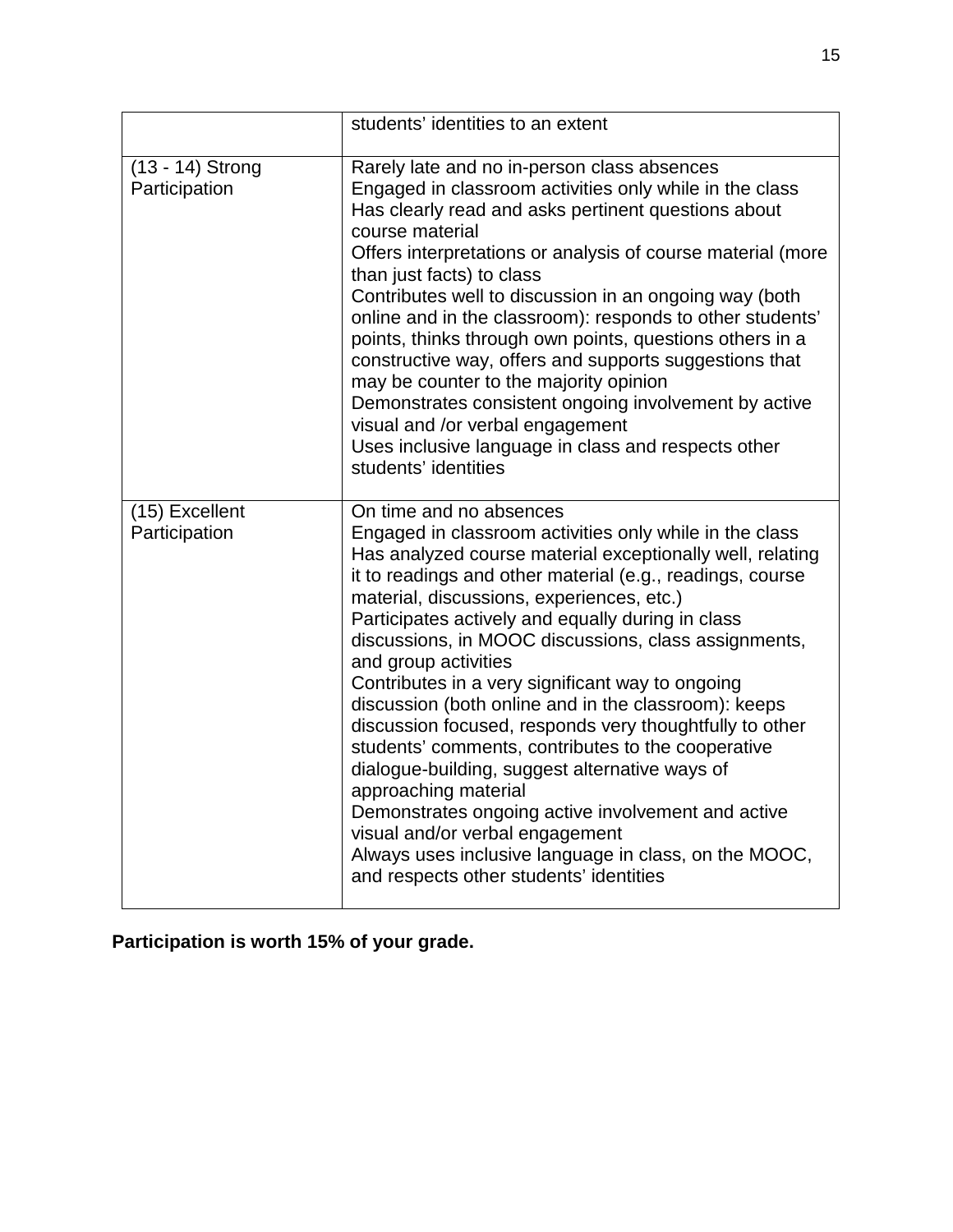#### **GRADING**

| <b>Assignment</b>               | Weight |
|---------------------------------|--------|
| <b>Reflections</b>              | 15%    |
| In-MOOC Assignments             | 40%    |
| <b>Culminating Assignment</b>   | 30%    |
| In-Class / Online Participation | 15%    |
|                                 | 100%   |

Final grades will be determined on the basis of performance. Letter grades will be allocated as follows:

| $99-100 = A+$   | $77 - 79 = C +$ |
|-----------------|-----------------|
| $94 - 98 = A$   | $73 - 76 = C$   |
| $90-93 = A-$    | $70-72 = C$     |
| $87-89 = B+$    | $67-69 = D+$    |
| $83 - 86 = B$   | $63 - 66 = D$   |
| $80 - 82 = B -$ | $60 - 62 = D -$ |

### **ATTENDANCE POLICY**

Students are unable to miss an in-person class without detriment to their grade. Students who will miss due to religious holidays must make arrangements with the instructor at the beginning of the course to avoid a grade penalization. **Please note that the student is responsible for all of the content missed during your absences. There will be no opportunity for in class assignments to be made up.** 

### **PLAGIARISM & ACADEMIC MISCONDUCT**

Academic integrity is taken extremely seriously in the School of Social Work, as well as the academic community and the University of Michigan at large. Plagiarism, **like other forms of cheating and misconduct,** is taken very seriously at the University of Michigan and is grounds for expulsion from the University. Plagiarism is representing someone else's ideas, words, statements or works as one's own without proper acknowledgment or citation. Examples of plagiarism include, but are not limited to; using or otherwise taking credit for someone else's work or ideas, using the language of